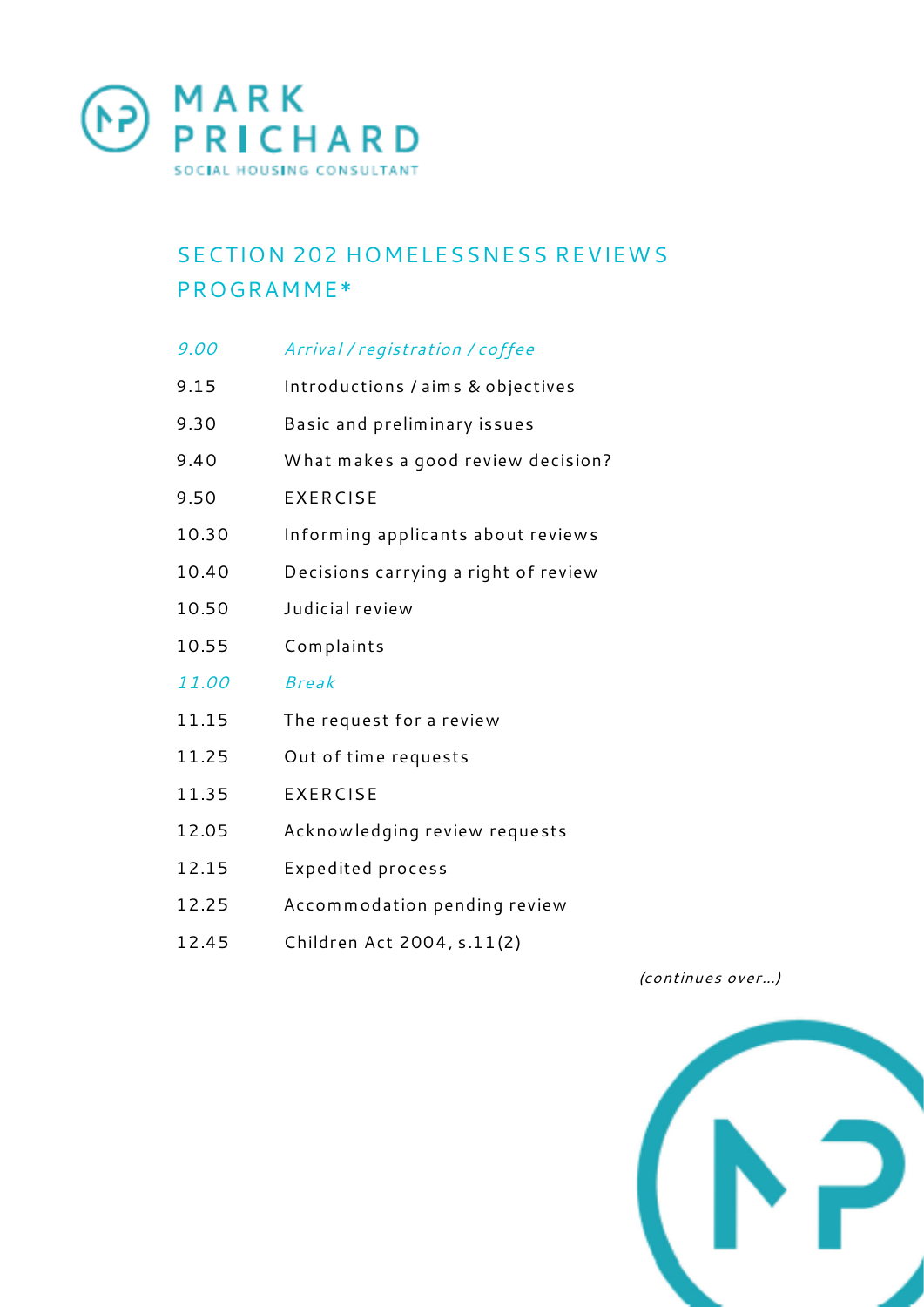| 1.00 | Lunch                                           |                    |  |
|------|-------------------------------------------------|--------------------|--|
| 2.00 | Public sector equality duty                     |                    |  |
| 2.15 | EXERCISE (time permitting)                      |                    |  |
| 2.25 | Disclosure of housing records                   |                    |  |
| 2.30 | Regulation 7(2) and the 'minded to' procedure   |                    |  |
| 2.35 | <b>EXERCISE</b>                                 |                    |  |
| 2.50 | Practical steps                                 |                    |  |
| 2.55 | Inquiries                                       |                    |  |
| 3.00 | <b>Break</b>                                    |                    |  |
| 3.15 | <b>EXERCISE</b>                                 |                    |  |
| 3.30 | Scope of review                                 |                    |  |
| 3.35 | * Suitability inspection & checks               |                    |  |
| 3.40 | Out of area placements                          |                    |  |
| 3.45 | Time limits & agreeing extensions               |                    |  |
| 3.55 | Identity of reviewing officer & contracting out |                    |  |
| 4.00 | Notifying the review decision                   |                    |  |
| 4.05 | Reasons & detail                                |                    |  |
| 4.10 | * Section 204 appeals                           |                    |  |
| 4.20 | * Case law update                               |                    |  |
| 4.30 | * EXERCISE                                      | (*time permitting) |  |
| 4.40 | Questions and evaluation                        |                    |  |
| 4.45 | Finish                                          |                    |  |